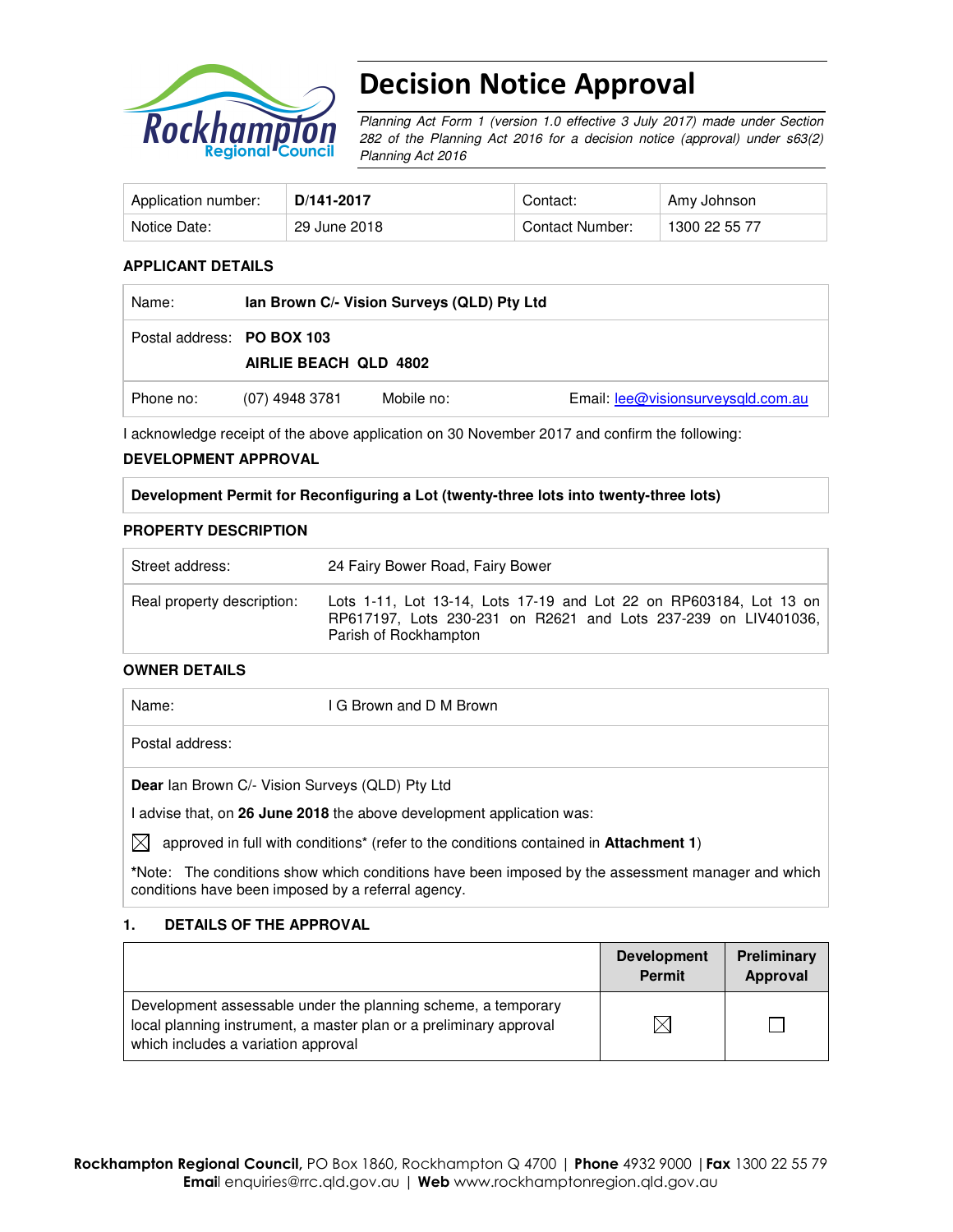## **2. CONDITIONS**

This approval is subject to the conditions in Attachment 1.

#### **3. FURTHER DEVELOPMENT PERMITS REQUIRED**

Please be advised that the following development permits are required to be obtained before the development can be carried out:

| Type of development permit required | Subject of the required development permit |
|-------------------------------------|--------------------------------------------|
| Operational Works                   | Road Works                                 |
|                                     | Site Works                                 |

#### **4. REFERRAL AGENCIES** NIL

#### **5. THE APPROVED PLANS**

**The approved development must be completed and maintained generally in accordance with the approved drawings and documents:** 

| <b>Drawing/Report Title</b> | <b>Prepared by</b>    | Date             | <b>Reference Number</b> | <b>Version</b><br>/Issue |
|-----------------------------|-----------------------|------------------|-------------------------|--------------------------|
| Proposal Plan               | <b>Vision Surveys</b> | 27 November 2017 | 15045-03                | Rev D                    |

#### **6. CURRENCY PERIOD FOR THE APPROVAL (S.85)**

The standard currency periods stated in section 85 of Planning Act 2016 apply to each aspect of development in this approval, if not stated in the conditions of approval attached.

#### **7. STATEMENT OF REASONS**

| <b>Description of the</b><br>development | The proposed development is for Reconfiguring a Lot (twenty-three lots into<br>twenty-three lots)                                                                                                                                                                                                                                                                |                                                                                                                                                                                                                                                                                                                                                                                                                 |  |
|------------------------------------------|------------------------------------------------------------------------------------------------------------------------------------------------------------------------------------------------------------------------------------------------------------------------------------------------------------------------------------------------------------------|-----------------------------------------------------------------------------------------------------------------------------------------------------------------------------------------------------------------------------------------------------------------------------------------------------------------------------------------------------------------------------------------------------------------|--|
| <b>Reasons for Decision</b>              | 1) The proposed boundary realignment will not affect the productive capacity<br>of the surrounding rural area; and                                                                                                                                                                                                                                               |                                                                                                                                                                                                                                                                                                                                                                                                                 |  |
|                                          | 2) The application was assessed against the assessment benchmarks under<br>the Rockhampton Region Planning Scheme 2015. A review of the<br>application demonstrates compliance with the assessment benchmarks<br>for the development. Therefore, as per section 60 (2) of the Planning Act<br>2016, Council will approve the application, subject to conditions. |                                                                                                                                                                                                                                                                                                                                                                                                                 |  |
| <b>Assessment</b><br><b>Benchmarks</b>   | benchmarks:                                                                                                                                                                                                                                                                                                                                                      | The proposed development was assessed against the following assessment                                                                                                                                                                                                                                                                                                                                          |  |
|                                          | Rural zone code<br>$\bullet$                                                                                                                                                                                                                                                                                                                                     |                                                                                                                                                                                                                                                                                                                                                                                                                 |  |
|                                          | Reconfiguring a lot code<br>٠                                                                                                                                                                                                                                                                                                                                    |                                                                                                                                                                                                                                                                                                                                                                                                                 |  |
|                                          | Access, parking and transport code<br>$\bullet$                                                                                                                                                                                                                                                                                                                  |                                                                                                                                                                                                                                                                                                                                                                                                                 |  |
|                                          | Filling and excavation code                                                                                                                                                                                                                                                                                                                                      |                                                                                                                                                                                                                                                                                                                                                                                                                 |  |
|                                          | Landscape code                                                                                                                                                                                                                                                                                                                                                   |                                                                                                                                                                                                                                                                                                                                                                                                                 |  |
|                                          | Stormwater management code;<br>٠                                                                                                                                                                                                                                                                                                                                 |                                                                                                                                                                                                                                                                                                                                                                                                                 |  |
|                                          | Water and sewer code.                                                                                                                                                                                                                                                                                                                                            |                                                                                                                                                                                                                                                                                                                                                                                                                 |  |
| <b>Compliance with</b><br>assessment     |                                                                                                                                                                                                                                                                                                                                                                  | The development was assessed against all of the assessment benchmarks<br>listed above and complies with all of these with the exception listed below.                                                                                                                                                                                                                                                           |  |
| benchmarks                               | <b>Assessment</b><br><b>Benchmark</b>                                                                                                                                                                                                                                                                                                                            | Reasons for the approval despite non-<br>compliance with benchmark                                                                                                                                                                                                                                                                                                                                              |  |
|                                          | Reconfiguring a Lot<br>Code                                                                                                                                                                                                                                                                                                                                      | The proposed lot sizes are less than the minimum<br>required lot size for the Rural Zone being 100<br>hectares, however as the proposal is for a boundary<br>realignment and the existing lots are of similar size<br>to the proposed lots and no new lots are being<br>created it is considered to be an acceptable solution<br>for the future development of the Western Bypass<br>and North Coast Rail Line. |  |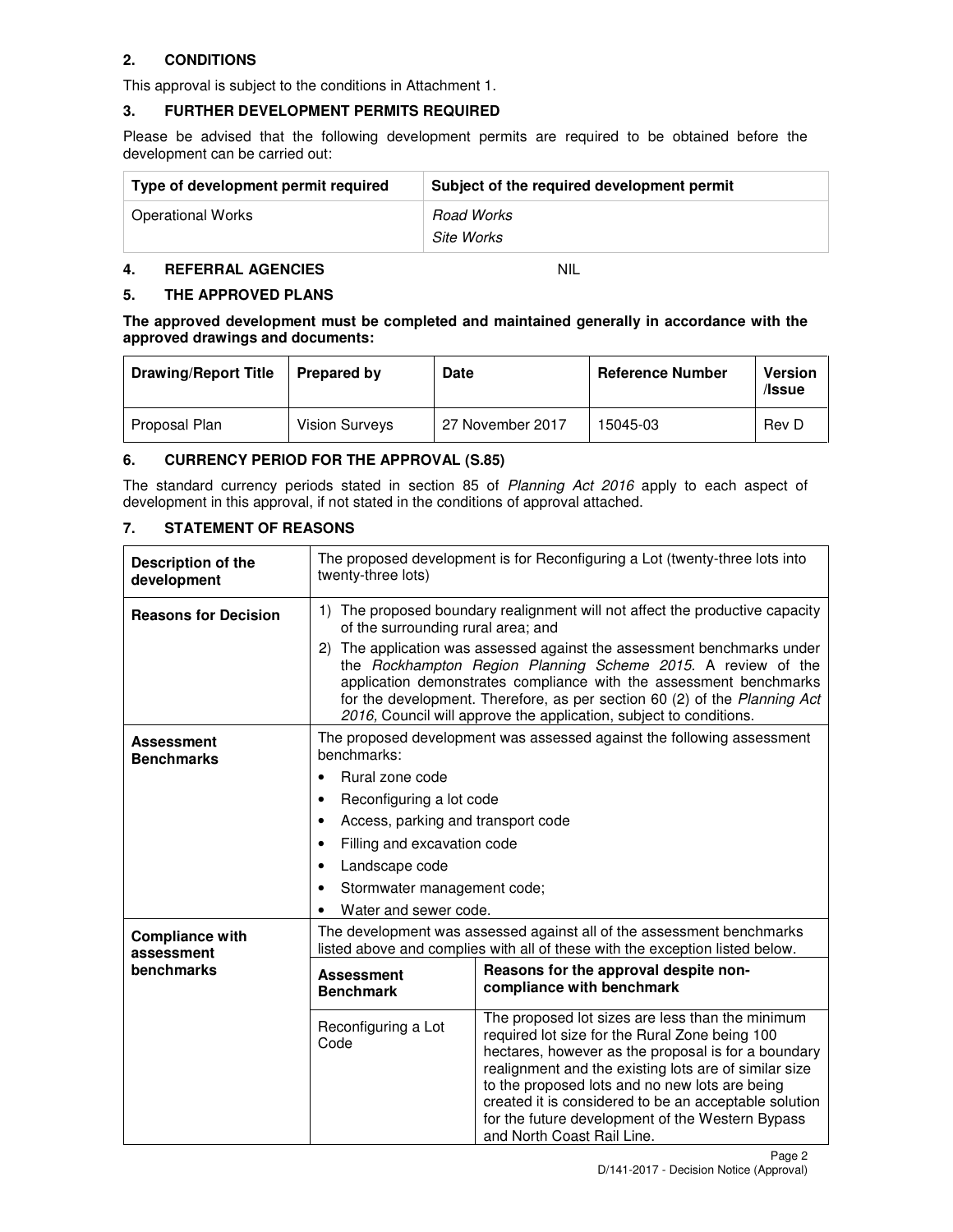## **8. RIGHTS OF APPEAL**

The rights of an applicant to appeal to a tribunal or the Planning and Environment Court against a decision about a development application are set out in chapter 6, part 1 of the Planning Act 2016. For particular applications, there may also be a right to make an application for a declaration by a tribunal (see chapter 6, part 2 of the Planning Act 2016).

#### Appeal by an applicant

An applicant for a development application may appeal to the Planning and Environment Court against the following:

- the refusal of all or part of the development application
- a provision of the development approval
- the decision to give a preliminary approval when a development permit was applied for
- a deemed refusal of the development application.

An applicant may also have a right to appeal to the Development tribunal. For more information, see schedule 1 of the Planning Act 2016.

The timeframes for starting an appeal in the Planning and Environment Court are set out in section 229 of the Planning Act 2016.

**Attachment 2** is an extract from the Planning Act 2016 that sets down the applicant's appeal rights and the appeal rights of a submitter.

#### **9. WHEN THE DEVELOPMENT APPROVAL TAKES EFFECT**

This development approval takes effect:

From the time the decision notice is given  $-$  if there is no submitter and the applicant does not appeal the decision to the court.

Or

When the submitter's appeal period ends – if there is a submitter and the applicant does not appeal the decision to the court.

Or

Subject to the decision of the court, when the appeal is finally decided  $-$  if an appeal is made to the court.

This approval will lapse unless substantially commenced within the above stated currency periods (refer to sections 85 of Planning Act 2016 for further details).

#### **10. ASSESSMENT MANAGER**

| Name: | Tarnya Fitzgibbon<br><b>COORDINATOR</b> | Signature: | Date: | 29 June 2018 |
|-------|-----------------------------------------|------------|-------|--------------|
|       | <b>DEVELOPMENT ASSESSMENT</b>           |            |       |              |

#### **Attachment 1 – Conditions of the approval**

**Part 1 – Conditions imposed by the assessment manager** [Note: where a condition is imposed about infrastructure under Chapter 4 of the Planning Act 2016, the relevant provision of the Act under which this condition was imposed must be specified.]

#### **Attachment 2—Extract on appeal rights**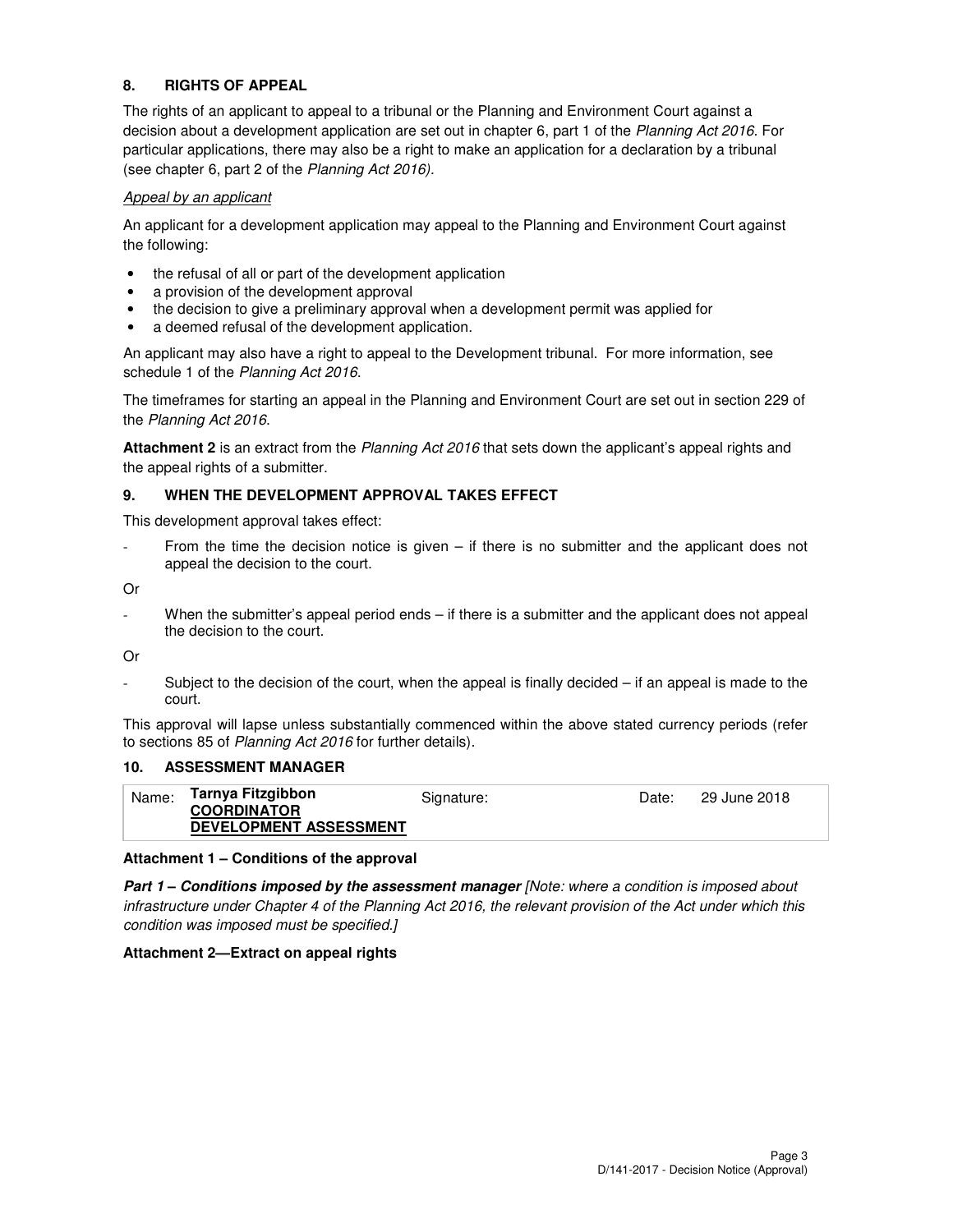

## **Attachment 1 – Part 1 Rockhampton Regional Council Conditions**

Planning Act 2016

## 1.0 ADMINISTRATION

- 1.1 The Developer and his employee, agent, contractor or invitee is responsible for ensuring compliance with the conditions of this development approval.
- 1.2 Where these Conditions refer to "Council" in relation to requiring Council to approve or to be satisfied as to any matter, or conferring on the Council a function, power or discretion, that role may be fulfilled in whole or in part by a delegate appointed for that purpose by the Council.
- 1.3 All conditions, works, or requirements of this development approval must be undertaken, completed, and be accompanied by a Compliance Certificate for any operational works required by this development approval:
	- 1.3.1 to Council's satisfaction;
	- 1.3.2 at no cost to Council; and
	- 1.3.3 prior to the issue of the Survey Plan Approval Certificate,

unless otherwise stated.

- 1.4 Infrastructure requirements of this development approval must be contributed to the relevant authorities, where applicable, at no cost to Council, prior to the issue of the Survey Plan Approval Certificate, unless otherwise stated.
- 1.5 The following further Development Permits must be obtained prior to the commencement of any works associated with their purposes:
	- 1.5.1 Operational Works:
		- (i) Road Works; and
		- (ii) Site Works.
- 1.6 All works must be designed, constructed and maintained in accordance with the relevant Council policies, guidelines and standards, unless otherwise stated.
- 1.7 All engineering drawings/specifications, design and construction works must be in accordance with the requirements of the relevant Australian Standards and must be approved, supervised and certified by a Registered Professional Engineer of Queensland.

#### 2.0 APPROVED PLANS AND DOCUMENTS

2.1 The approved development must be completed and maintained generally in accordance with the approved plans and documents, except where amended by any condition of this development approval:

| Drawing/Report<br><b>Title</b> | Prepared by           | Date             | Reference<br>Number | Version<br>/Issue |
|--------------------------------|-----------------------|------------------|---------------------|-------------------|
| Proposal Plan                  | <b>Vision Surveys</b> | 27 November 2017 | 15045-03            | Rev D             |

- 2.2 Where there is any conflict between the conditions of this development approval and the details shown on the approved plans and documents, the conditions of this development approval must prevail.
- 2.3 Where conditions require the above plans or documents to be amended, the revised document(s) must be submitted for approval by Council prior to the submission of an application for a Development Permit for Operational Works.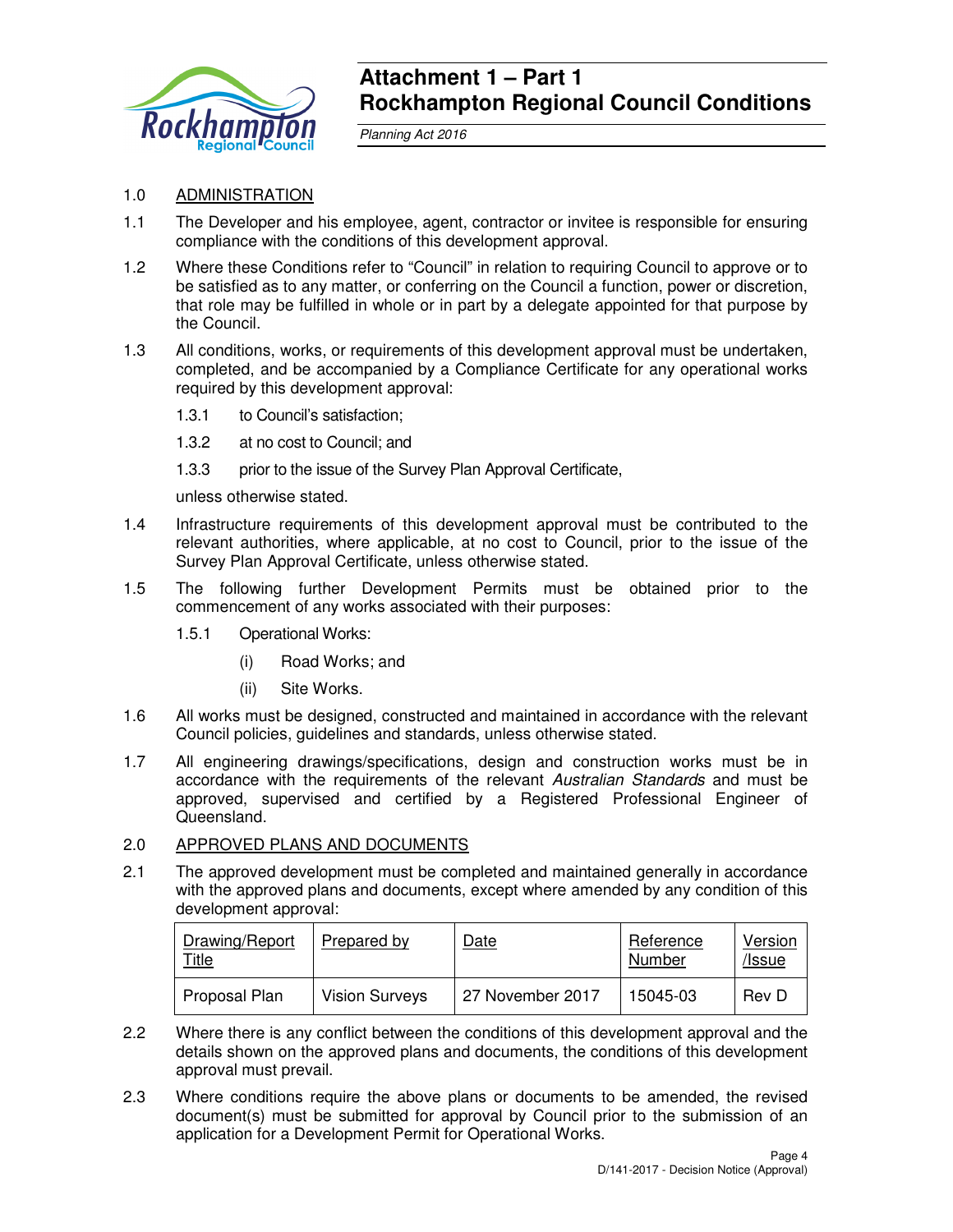## 3.0 ROAD WORKS

- 3.1 A Development Permit for Operational Works (road works) must be obtained prior to the commencement of any road works required by this development approval.
- 3.2 All road works must be designed and constructed in accordance with the approved plans (refer to condition 2.1), Capricorn Municipal Development Guidelines, relevant Australian Standards and Austroads Guidelines and the provisions of a Development Permit for Operational Works (road works).
- 3.3 Any application for a Development Permit for Operational Works (road works) must demonstrate that all new roads and road reserves included in the application connect with existing constructed road(s) at the time of making the application.
- 3.4 The unmade section of Newman Road, that fronts proposed Lots 1 to 6 and 20, must be designed and constructed to Rural Access standard.
- 3.5 The unmade section of Nelson Street, that fronts proposed Lots 17 and 18, must be designed and constructed to Rural Access standard.
- 3.6 The unmade and unnamed section of road, that fronts proposed Lots 16, 7, 19 and 21 must be designed and constructed to Rural Access standard.
- 3.7 The unmade and unnamed section of road, that fronts proposed Lots 12, 15, 16, 20, 22 and 23 must be designed and constructed to Rural Access standard.
- 3.8 Traffic signs and pavement markings must be provided in accordance with the *Manual of* Uniform Traffic Control Devices – Queensland. Where necessary, existing traffic signs and pavement markings must be modified in accordance with the Manual of Uniform Traffic Control Devices – Queensland.
- 3.9 Any application for a Development Permit for Operational Works (road works) must include details of the Council approved road names for all unnamed roads.

## 4.0 PLUMBING AND DRAINAGE WORKS

- 4.1 Internal Plumbing and Sanitary Drainage of the existing buildings located within proposed Lots 9, 17 and 22 must be contained within the lot it serves.
- 4.2 Alteration, disconnection or relocation of internal plumbing and sanitary drainage works associated with the existing building must be in accordance with regulated work under the Plumbing and Drainage Act and Council's Plumbing and Drainage Policies.

## 5.0 ALLOTMENT DRAINAGE WORKS

- 5.1 All allotment drainage works must be designed and constructed in accordance with the approved plans (refer to condition 2.1), Queensland Urban Drainage Manual, Capricorn Municipal Development Guidelines and sound engineering practice.
- 5.2 All allotment runoff from the development (each proposed Lot) must be discharged such that it must not impair or change the natural flow of runoff water or cause a nuisance or worsening to surrounding land or infrastructure.

## 6.0 SITE WORKS

- 6.1 A Development Permit for Operational Works (site works) must be obtained prior to the commencement of any site works on the development site.
- 6.2 All earthworks must be undertaken in accordance with Australian Standard AS3798 "Guidelines on earthworks for commercial and residential developments".
- 6.3 Site works must be constructed such that they do not, at any time, in any way restrict, impair or change the natural flow of runoff water, or cause a nuisance or worsening to surrounding land or infrastructure.
- 7.0 ELECTRICITY
- 7.1 Electricity services must be provided to each lot in accordance with the standards and requirements of the relevant service provider.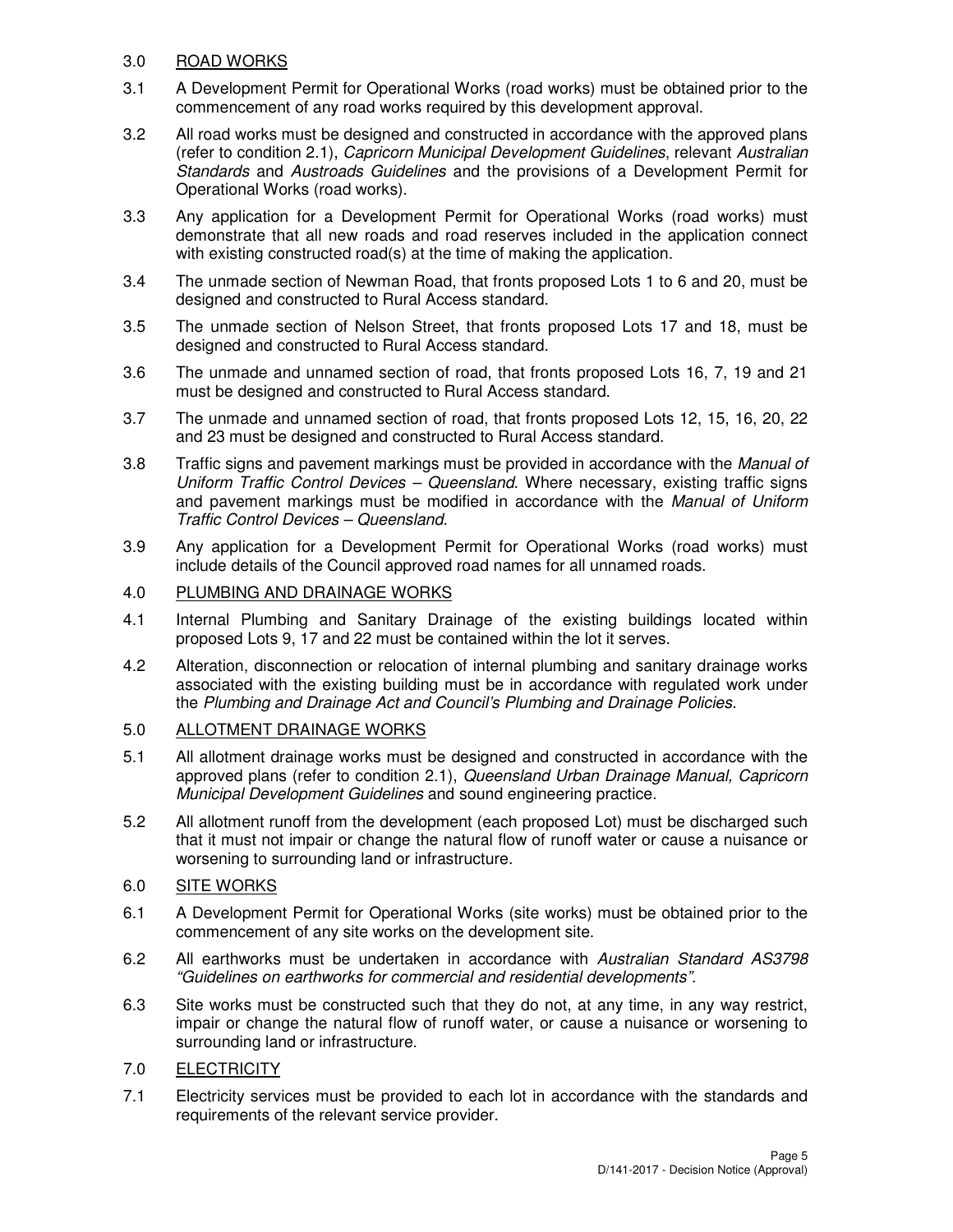7.2 Evidence must be provided that electricity services are available to each lot in accordance with the standards and requirements of the relevant service provider, prior to the issue of the Survey Plan Approval Certificate.

#### 8.0 TELECOMMUNICATIONS

- 8.1 Telecommunications services must be provided to each lot in accordance with the standards and requirements of the relevant service provider. Unless otherwise stipulated by telecommunications legislation at the time of installation, this includes all necessary pits and pipes, and conduits that provide a connection to the telecommunications network.
- 8.2 Evidence that the new lot/s is/can be provided with telecommunications services from the relevant service provider must be provided to Council, prior to the issue of the Survey Plan Approval Certificate.

Note: The Telecommunications Act 1997 (Cth) specifies where the deployment of optical fibre and the installation of fibre-ready facilities is required.

Note: For telecommunications services, written evidence must be in the form of either a "Telecommunications Infrastructure Provisioning Confirmation" where such services are provided by Telstra or a "Notice of Practical Completion" where such services are provided by the NBN.

#### 9.0 ASSET MANAGEMENT

- 9.1 Any alteration necessary to electricity, telephone, water mains, sewerage mains, and/or public utility installations resulting from the development or in connection with the development, must be undertaken and completed at no cost to Council.
- 9.2 Any damage to existing stormwater, water supply and sewerage infrastructure, kerb and channel, pathway or roadway (including removal of concrete slurry from public land and Council infrastructure), that occurs while any works are being carried out in association with this development approval must be repaired at full cost to the developer. This includes the reinstatement of any existing traffic signs or pavement markings that may have been removed or damaged.
- 9.3 'As Constructed' information pertaining to assets to be handed over to Council and those which may have an impact on Council's existing and future assets must be provided prior to the issue of the Survey Plan Approval Certificate. This information must be provided in accordance with the Asset Design and As Constructed Manual (ADAC).

## 10.0 ENVIRONMENTAL

- 10.1 An Erosion Control and Stormwater Control Management Plan prepared by a Registered Professional Engineer of Queensland in accordance with the Capricorn Municipal Design Guidelines, must be:
	- 10.1.1 implemented, monitored and maintained for the duration of the works, and until all exposed soil areas are permanently stabilised (for example, turfed, hydromulched, concreted, landscaped); and
	- 10.1.2 available on-site for inspection by Council Officers whilst all works are being carried out.

## 11.0 OPERATING PROCEDURES

11.1 All construction materials, waste, waste skips, machinery and contractors' vehicles must be located and stored or parked within the development site. Storage of materials or parking of construction machinery or contractors' vehicles must not occur within Capricorn Highway, Nelson Street, Fairy Bower Road and Newman Road.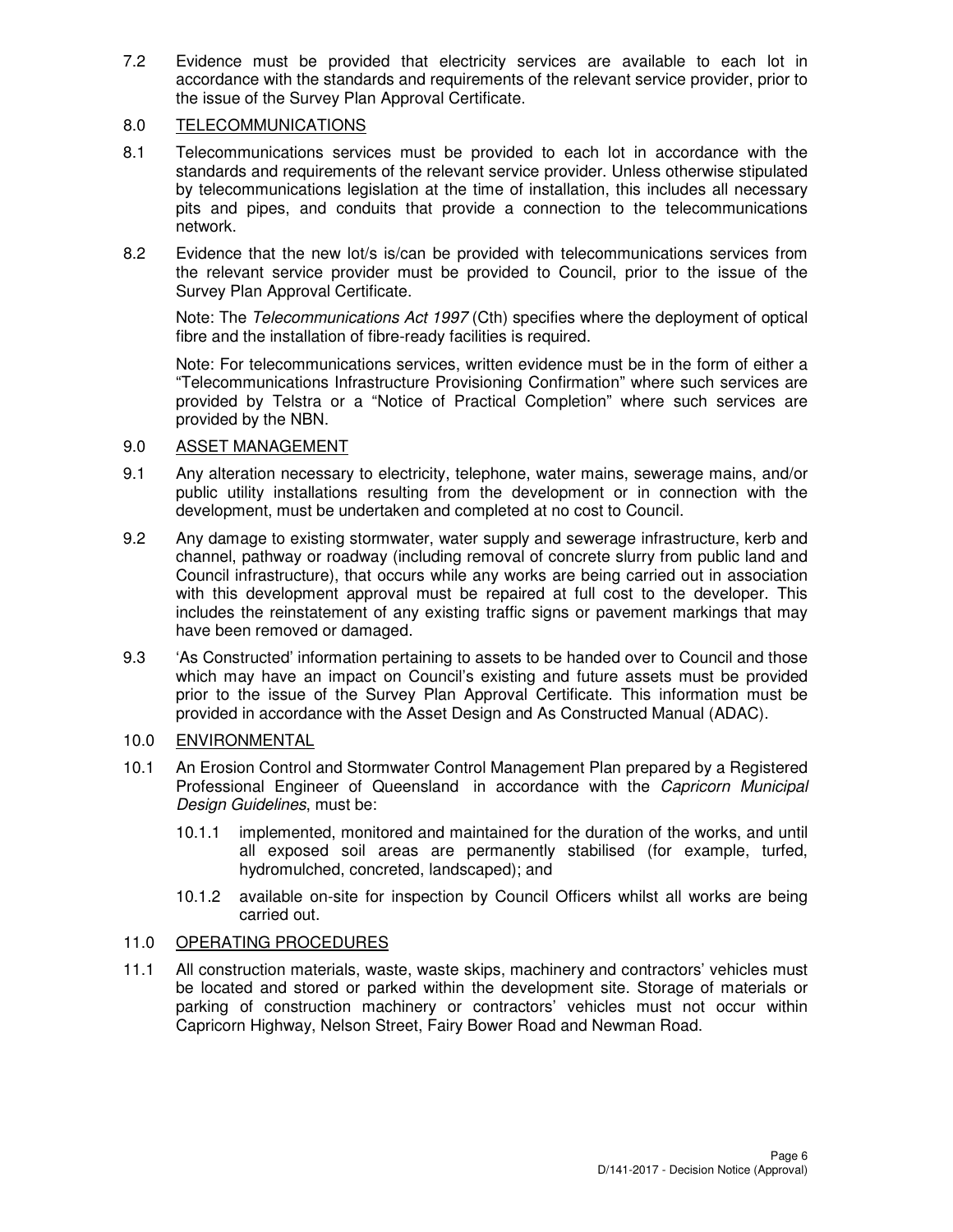#### ADVISORY NOTES

#### NOTE 1. Aboriginal Cultural Heritage

It is advised that under section 23 of the Aboriginal Cultural Heritage Act 2003, a person who carries out an activity must take all reasonable and practicable measures to ensure the activity does not harm Aboriginal cultural heritage (the "cultural heritage duty of care"). Maximum penalties for breaching the duty of care are listed in the Aboriginal cultural heritage legislation. The information on Aboriginal cultural heritage is available on the Department of Aboriginal and Torres Strait Islander and Multicultural Affairs website www.datsima.qld.gov.au.

#### NOTE 2. General Environmental Duty

General environmental duty under the *Environmental Protection Act 1994* prohibits unlawful environmental nuisance caused by noise, aerosols, particles, dust, ash, fumes, light, odour or smoke beyond the boundaries of the development site during all stages of the development including earthworks, construction and operation.

#### NOTE 3. General Safety Of Public During Construction

The Work Health and Safety Act 2011 and Manual of Uniform Traffic Control Devices must be complied with in carrying out any construction works, and to ensure safe traffic control and safe public access in respect of works being constructed on a road.

## NOTE 4. Plumbing and Drainage Works

For any future development on each proposed Lot, the construction of internal sanitary drainage works must be in accordance with regulated work under the Plumbing and Drainage Act and including the provision of on-site sewerage and disposal in accordance with the Queensland Plumbing and Wastewater Code and Council's Plumbing and Drainage Policies.

For any future development on each proposed Lot, the construction of internal plumbing works must be in accordance with regulated work under the Plumbing and Drainage Act and Council's Plumbing and Drainage Policies. Including the provision of adequate on-site water storage for domestic and firefighting purposes and may include bore, dams, water storage tanks or a combination of each. The water storage must be easily accessible having regard to pedestrian and vehicular access.

#### NOTE 5. Access Works

For any future development on each proposed Lot, the construction of access works must be in accordance with *Capricorn Municipal Development Guidelines* and Australian Standard AS2890 "Parking facilities".

For any future development on each proposed Lot, a permit (Operational Works (access works) or else Works in Road Reserve) must be obtained for the works within road reserve.

#### NOTE 6. Rural Addressing

Rural addressing must be provided to each proposed lot in accordance with Council's rural addressing procedures.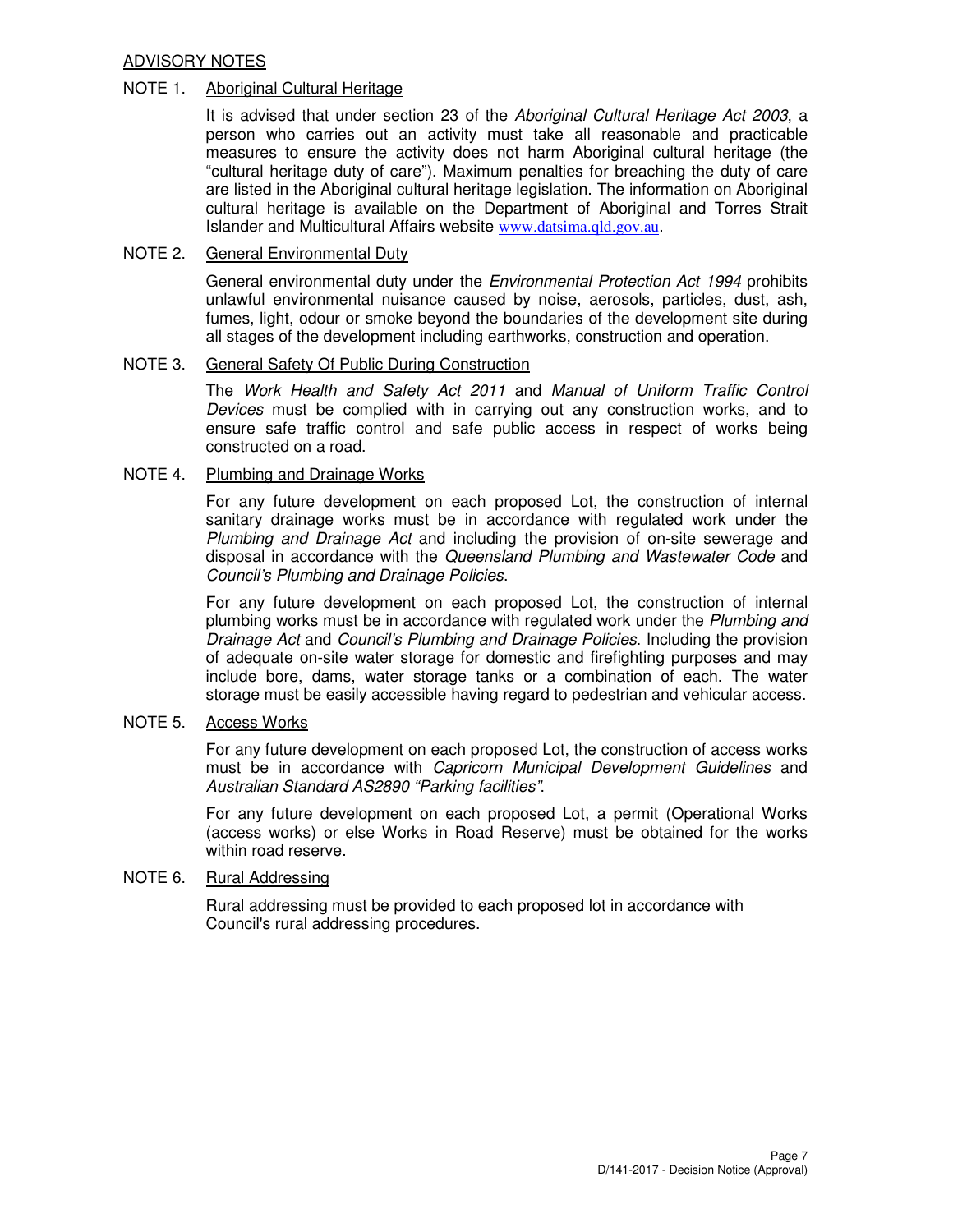

# **Attachment 2 - Appeal Rights**

PLANNING ACT 2016

The following is an extract from the Planning Act 2016 (Chapter 6)

#### **Appeal rights**

#### **229 Appeals to tribunal or P&E Court**

- (1) Schedule 1 states—
	- (a) matters that may be appealed to— (i) either a tribunal or the P&E Court; or (ii) only a tribunal; or (iii) only the P&E Court; and
	- (b) the person—
		- (i) who may appeal a matter (the **appellant**); and
		- (ii) who is a respondent in an appeal of the matter; and (iii) who is a co-respondent in an appeal of the matter;
		- and (iv) who may elect to be a co-respondent in an appeal of
		- the matter.
- (2) An appellant may start an appeal within the appeal period.
- (3) The **appeal period** is—
	- (a) for an appeal by a building advisory agency—10 business days after a decision notice for the decision is given to the agency or
	- (b) for an appeal against a deemed refusal—at any time after the deemed refusal happens; or
	- (c) for an appeal against a decision of the Minister, under chapter 7, part 4, to register premises or to renew the registration of premises—20 business days after a notice is published under section 269(3)(a) or (4); or
	- (d) for an appeal against an infrastructure charges notice— 20 business days after the infrastructure charges notice is given to the person; or
	- (e) for an appeal about a deemed approval of a development application for which a decision notice has not been given—30 business days after the applicant gives the deemed approval notice to the assessment manager; or
	- (f) for any other appeal—20 business days after a notice of the decision for the matter, including an enforcement notice, is given to the person.
	- Note—

See the P&E Court Act for the court's power to extend the appeal period.

- (4) Each respondent and co-respondent for an appeal may be heard in the appeal.
- (5) If an appeal is only about a referral agency's response, the assessment manager may apply to the tribunal or P&E Court to withdraw from the appeal.
- (6) To remove any doubt, it is declared that an appeal against an infrastructure charges notice must not be about—
	- (a) the adopted charge itself; or
	- (b) for a decision about an offset or refund—
		- (i) the establishment cost of trunk infrastructure identified in a LGIP; or

(ii) the cost of infrastructure decided using the method

- included in the local government's charges resolution. **230 Notice of appeal**
- (1) An appellant starts an appeal by lodging, with the registrar
- of the tribunal or P&E Court, a notice of appeal that— (a) is in the approved form; and
	- (b) succinctly states the grounds of the appeal.
- (2) The notice of appeal must be accompanied by the required fee.
- (3) The appellant or, for an appeal to a tribunal, the registrar must, within the service period, give a copy of the notice of appeal to—
- (a) the respondent for the appeal; and
- (b) each co-respondent for the appeal; and
- (c) for an appeal about a development application under schedule 1, table 1, item 1—each principal submitter for the development application; and
- (d) for an appeal about a change application under schedule 1, table 1, item 2—each principal submitter for the change application; and
- (e) each person who may elect to become a co-respondent for the appeal, other than an eligible submitter who is not a principal submitter in an appeal under paragraph  $(c)$  or  $(d)$ ; and
- (f) for an appeal to the P&E Court—the chief executive; and
- (g) for an appeal to a tribunal under another Act—any other person who the registrar considers appropriate.
- (4) The **service period** is—
	- (a) if a submitter or advice agency started the appeal in the P&E Court—2 business days after the appeal is started; or
	- (b) otherwise—10 business days after the appeal is started.
- (5) A notice of appeal given to a person who may elect to be a co-respondent must state the effect of subsection
- (6) A person elects to be a co-respondent by filing a notice of election, in the approved form, within 10 business days after the notice of appeal is given to the person*.*
- **231 Other appeals**
- (1) Subject to this chapter, schedule 1 and the P&E Court Act, unless the Supreme Court decides a decision or other matter under this Act is affected by jurisdictional error, the decision or matter is non-appealable.
- (2) The Judicial Review Act 1991, part 5 applies to the decision or matter to the extent it is affected by jurisdictional error.
- (3) A person who, but for subsection (1) could have made an application under the Judicial Review Act 1991 in relation to the decision or matter, may apply under part 4 of that Act for a statement of reasons in relation to the decision or matter.
- (4) In this section— **decision** includes—
	- (a) conduct engaged in for the purpose of making a decision; and
	- (b) other conduct that relates to the making of a decision; and
	- (c) the making of a decision or the failure to make a decision; and
	- (d) a purported decision; and
	- (e) a deemed refusal.

**non-appealable**, for a decision or matter, means the decision or matter—

- (a) is final and conclusive; and
- (b) may not be challenged, appealed against, reviewed, quashed, set aside or called into question in any other way under the Judicial Review Act 1991 or otherwise, whether by the Supreme Court, another court, a tribunal or another entity; and
- (c) is not subject to any declaratory, injunctive or other order of the Supreme Court, another court, a tribunal or another entity on any ground.

#### **232 Rules of the P&E Court**

- (1) A person who is appealing to the P&E Court must comply with the rules of the court that apply to the appeal.
- (2) However, the P&E Court may hear and decide an appeal even if the person has not complied with rules of the P&E Court.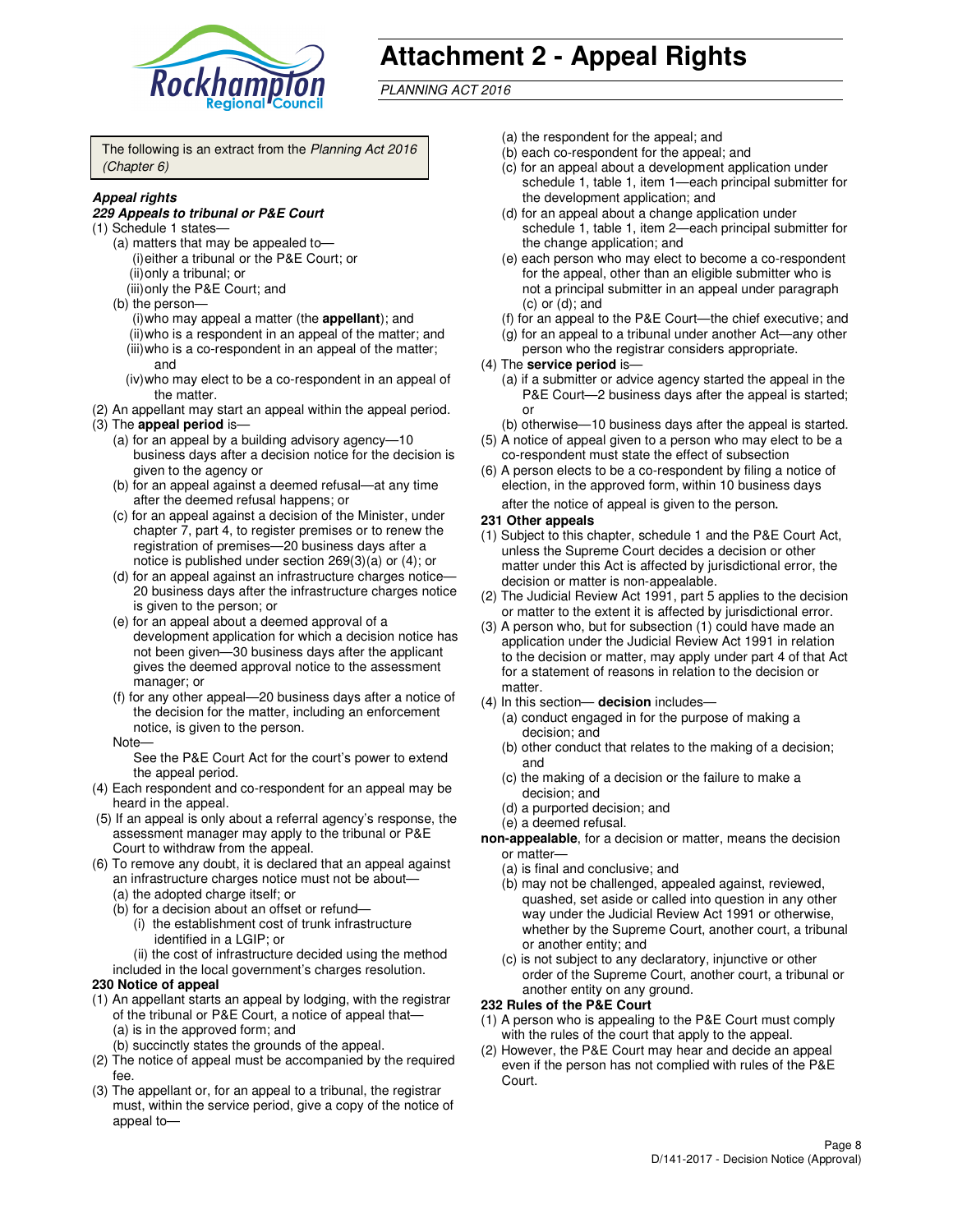

## **Appeal Rights**

PLANNING ACT 2016

## **Schedule 1**

## **Appeals section 229**

#### **1 Appeal rights and parties to appeals**

- (1) Table 1 states the matters that may be appealed to—(a) the P&E court; or (b) a tribunal.
- (2) However, table 1 applies to a tribunal only if the matter involves—
	- (a) the refusal, or deemed refusal of a development application, for—
	- (i) a material change of use for a classified building; or
	- (ii) operational work associated with building work, a retaining wall, or a tennis court; or
	- (b) a provision of a development approval for—
	- (i) a material change of use for a classified building; or
- (ii) operational work associated with building work, a retaining wall, or a tennis court; or
	- (c) if a development permit was applied for—the decision to give a preliminary approval for—
		- (i) a material change of use for a classified building; or
		- (ii) operational work associated with building work, a retaining wall, or a tennis court; or
	- (d) a development condition if—
		- (i) the development approval is only for a material change of use that involves the use of a building classified under the Building Code as a class 2 building; and
		- (ii) the building is, or is proposed to be, not more than 3 storeys; and
		- (iii) the proposed development is for not more than 60 sole-occupancy units; or
	- (e) a decision for, or a deemed refusal of, an extension application for a development approval that is only for a material change of use of a classified building; or
	- (f) a decision for, or a deemed refusal of, a change application for a development approval that is only for a material change of use of a classified building; or
	- (g) a matter under this Act, to the extent the matter relates to—
		- (i) the Building Act, other than a matter under that Act that may or must be decided by the Queensland Building and Construction Commission; or
		- (ii) the Plumbing and Drainage Act, part 4 or 5; or
	- (h) a decision to give an enforcement notice in relation to a matter under paragraphs (a) to (g); or
	- (i) a decision to give an infrastructure charges notice; or
	- (j) the refusal, or deemed refusal, of a conversion application; or
	- (k) a matter that, under another Act, may be appealed to the tribunal; or
	- (l) a matter prescribed by regulation.
- (3) Also, table 1 does not apply to a tribunal if the matter
	- involves—
	- (a) for a matter in subsection  $(2)(a)$  to  $(d)$ 
		- (i) a development approval for which the development application required impact assessment; and
		- (ii) a development approval in relation to which the assessment manager received a properly made submission for the development application; or
	- (b) a provision of a development approval about the identification or inclusion, under a variation approval, of a matter for the development.
- (4) Table 2 states the matters that may be appealed only to the P&E Court.
- (5) Table 3 states the matters that may be appealed only to the tribunal.
- (6) In each table—
	- (a) column 1 states the appellant in the appeal; and
	- (b) column 2 states the respondent in the appeal; and
	- (c) column 3 states the co-respondent (if any) in the appeal; and
	- (d) column 4 states the co-respondents by election (if any) in the appeal.
- (7) If the chief executive receives a notice of appeal under section 230(3)(f), the chief executive may elect to be a corespondent in the appeal.

| Table 1<br>Appeals to the P&E Court and, for certain matters, to a tribunal                                      |                                                                                                                                                                                                                            |                                         |                                                       |  |
|------------------------------------------------------------------------------------------------------------------|----------------------------------------------------------------------------------------------------------------------------------------------------------------------------------------------------------------------------|-----------------------------------------|-------------------------------------------------------|--|
| 1. Development applications<br>An appeal may be made against-<br>(c) a provision of the development approval; or | (a) the refusal of all or part of the development application; or<br>(b) the deemed refusal of the development application; or<br>(d) if a development permit was applied for—the decision to give a preliminary approval. |                                         |                                                       |  |
| Column 1                                                                                                         | Column 2<br>Respondent                                                                                                                                                                                                     | Column 3<br>Co-respondent               | Column 4                                              |  |
| Co-respondent by election<br>Appellant<br>(if any)<br>$($ if any $)$                                             |                                                                                                                                                                                                                            |                                         |                                                       |  |
| The applicant                                                                                                    | The assessment<br>manager                                                                                                                                                                                                  | If the appeal is about<br>a concurrence | 1 A concurrence agency that is<br>not a co-respondent |  |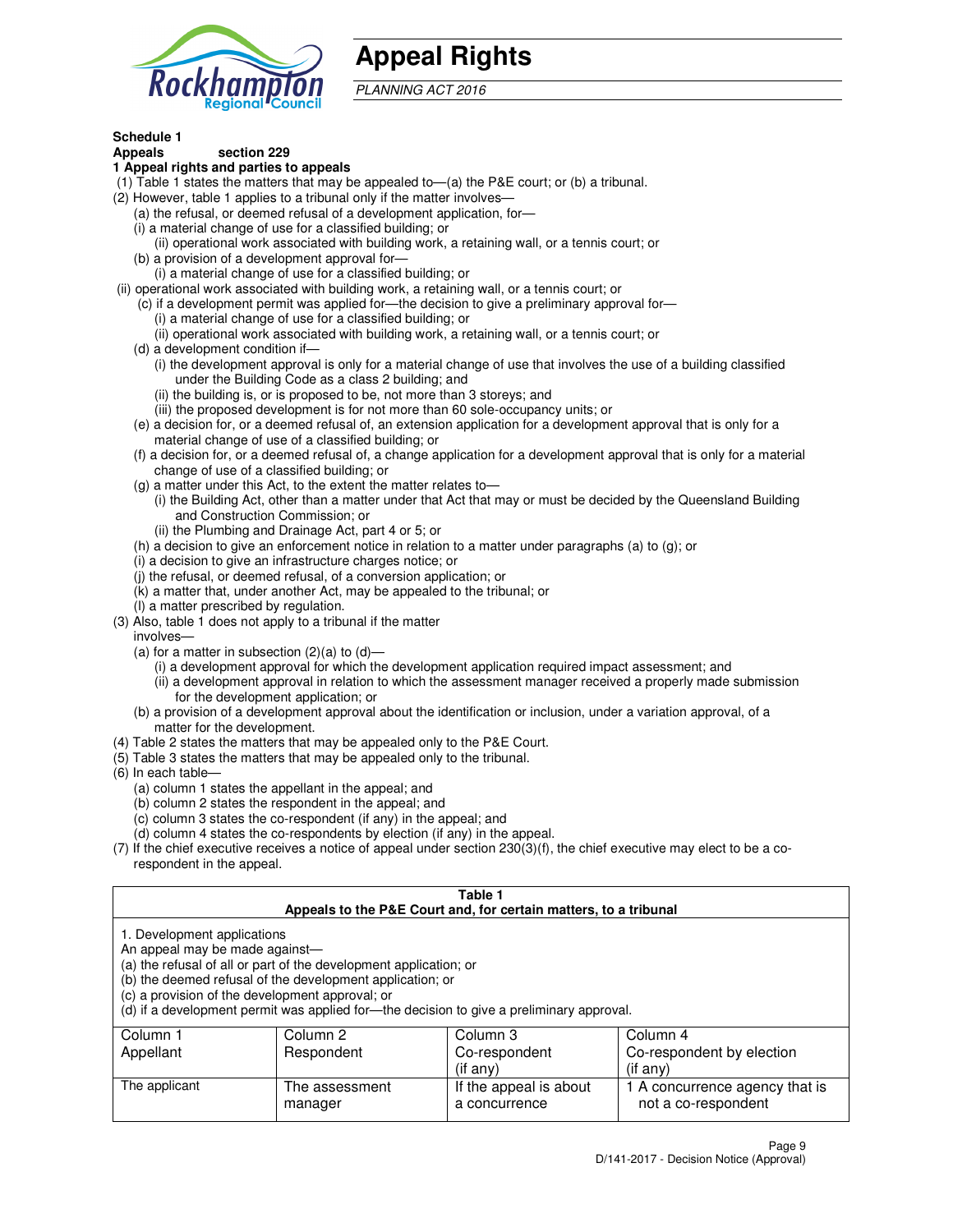| Table 1<br>Appeals to the P&E Court and, for certain matters, to a tribunal                                                                                                                             |                                                                                                                               |                                                                 |                                                                                                                                                                                                                                                                                                                                                 |
|---------------------------------------------------------------------------------------------------------------------------------------------------------------------------------------------------------|-------------------------------------------------------------------------------------------------------------------------------|-----------------------------------------------------------------|-------------------------------------------------------------------------------------------------------------------------------------------------------------------------------------------------------------------------------------------------------------------------------------------------------------------------------------------------|
|                                                                                                                                                                                                         |                                                                                                                               | agency's referral<br>response-the<br>concurrence agency         | 2 If a chosen Assessment<br>manager is the respondent-<br>the prescribed assessment<br>manager<br>3 Any eligible advice agency for<br>the application<br>4 Any eligible submitter for the<br>application                                                                                                                                        |
| 2. Change applications<br>An appeal may be made against-<br>(b) a deemed refusal of a change application.                                                                                               |                                                                                                                               |                                                                 | (a) a responsible entity's decision for a change application, other than a decision made by the P&E court; or                                                                                                                                                                                                                                   |
| Column 1<br>Appellant                                                                                                                                                                                   | Column <sub>2</sub><br>Respondent                                                                                             | Column <sub>3</sub><br>Co-respondent<br>(if any)                | Column 4<br>Co-respondent by election<br>(if any)                                                                                                                                                                                                                                                                                               |
| 1 The applicant<br>2 If the responsible<br>entity is the<br>assessment<br>manager-an<br>affected entity that<br>gave a pre-request<br>notice or response<br>notice                                      | The responsible<br>entity                                                                                                     | If an affected entity<br>starts the appeal-the<br>applicant     | 1 A concurrence agency for the<br>development application<br>2 If a chosen assessment<br>manager is the respondent-<br>the prescribed assessment<br>manager<br>3 A private certifier for the<br>development application<br>4 Any eligible advice agency for<br>the change application<br>5 Any eligible submitter for the<br>change application |
| 3. Extension applications<br>An appeal may be made against-                                                                                                                                             | (a) the assessment manager's decision about an extension application; or<br>(b) a deemed refusal of an extension application. |                                                                 |                                                                                                                                                                                                                                                                                                                                                 |
| Column 1<br>Appellant                                                                                                                                                                                   | Column <sub>2</sub><br>Respondent                                                                                             | Column 3<br>Co-respondent<br>(if any)                           | Column 4<br>Co-respondent by election<br>(if any)                                                                                                                                                                                                                                                                                               |
| 1 The applicant<br>1<br>For a matter other<br>2<br>than a deemed<br>refusal of an<br>extension<br>application $-$ a<br>concurrence<br>agency, other than<br>the chief executive,<br>for the application | The assessment<br>manager                                                                                                     | If a concurrence<br>agency starts the<br>appeal - the applicant | If a chosen assessment<br>manager is the respondent – the<br>prescribed assessment manager                                                                                                                                                                                                                                                      |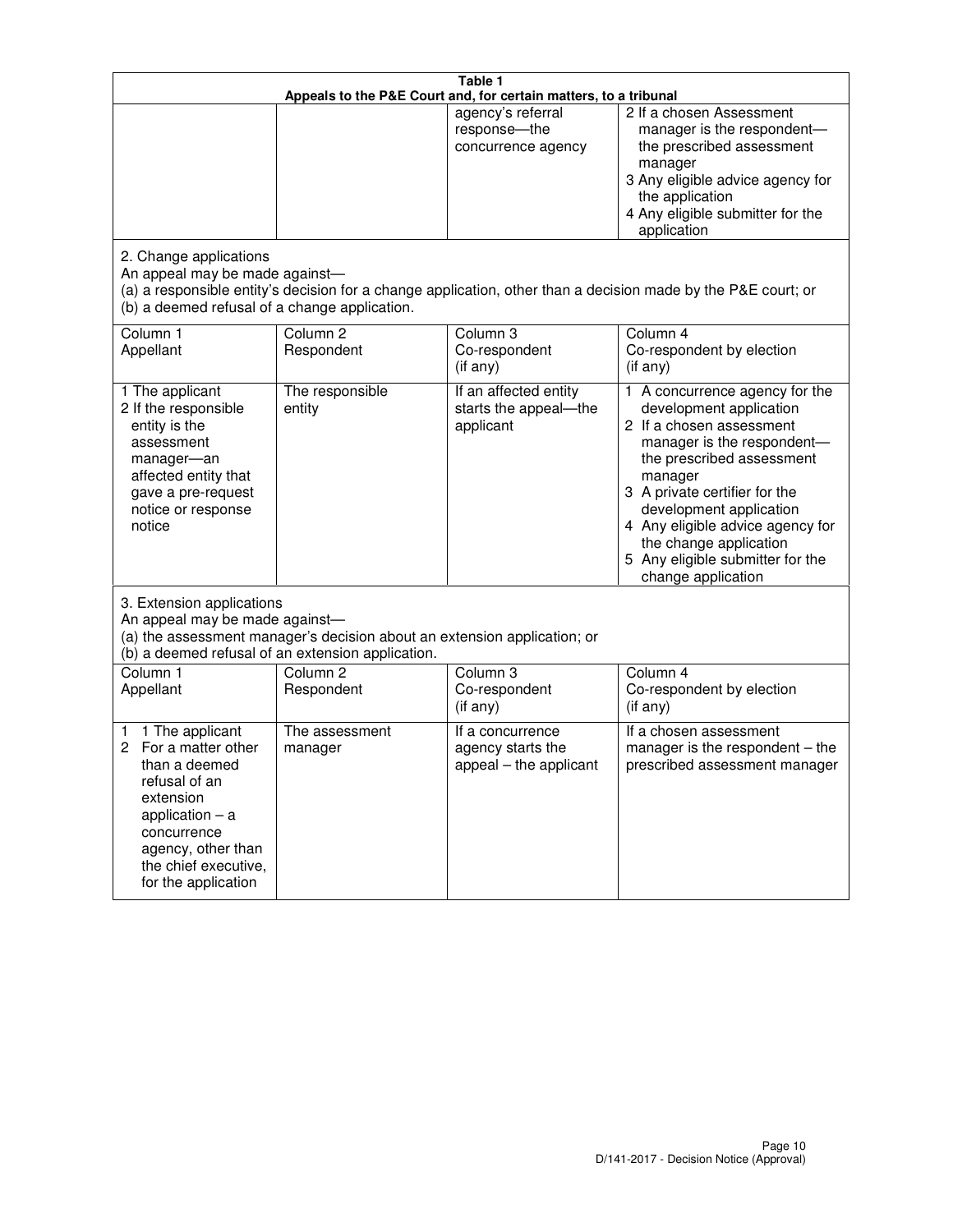#### **Table 1 Appeals to the P&E Court and, for certain matters, to a tribunal**

4. Infrastructure charges notices

An appeal may be made against an infrastructure charges notice on 1 or more of the following grounds

- a) The notice involved an error relating to
	- (i) The application of the relevant adopted charge; or
- Examples of errors in applying an adopted charge
	- The incorrect application of gross floor area for a non-residential development
	- Applying an incorrect 'use category', under a regulation, to the development
		- (i) The working out of extra demands, for section 120; or
		- (ii) An offset or refund; or
- b) The was no decision about an offset or refund; or
- c) If the infrastructure charges notice states a refund will be given the timing for giving the refund; or
- d) The amount of the charge is so unreasonable that no reasonable relevant local government could have imposed the amount.

| Column 1<br>Appellant                                    | Column 2<br>Respondent                                                    | Column 3<br>Co-respondent<br>$($ if any $)$ | Column 4<br>Co-respondent by election<br>$($ if any $)$ |
|----------------------------------------------------------|---------------------------------------------------------------------------|---------------------------------------------|---------------------------------------------------------|
| The person given the<br>Infrastructure charges<br>notice | The local government<br>that gave the<br>infrastructure charges<br>notice |                                             |                                                         |

5. Conversion applications

An appeal may be made against—

(a) the refusal of a conversion application; or

(b) a deemed refusal of a conversion application.

| Column 1<br>Appellant | Column 2<br>Respondent                                                  | Column 3<br>Co-respondent<br>$($ if any $)$ | Column 4<br>Co-respondent by election<br>$($ if any $)$ |
|-----------------------|-------------------------------------------------------------------------|---------------------------------------------|---------------------------------------------------------|
| The applicant         | The local government<br>to which the conversion<br>application was made |                                             |                                                         |

6. Enforcement notices

An appeal may be made against the decision to give an enforcement notice.

| Column 1<br>Appellant                      | Column 2<br>Respondent       | Column 3<br>Co-respondent<br>$($ if any $)$ | Column 4<br>Co-respondent by election<br>(if any)                                                                                                                          |
|--------------------------------------------|------------------------------|---------------------------------------------|----------------------------------------------------------------------------------------------------------------------------------------------------------------------------|
| The person given the<br>enforcement notice | The enforcement<br>authority |                                             | If the enforcement authority is<br>not the local government for<br>the premises in relation to which<br>the offence is alleged to have<br>happened-the local<br>government |

#### **Table 2 Appeals to the P&E Court only**

1. Appeals from tribunal

An appeal may be made against a decision of a tribunal, other than a decision under

section 252, on the ground of—

(a) an error or mistake in law on the part of the tribunal; or

(b) jurisdictional error.

| Column 1<br>Appellant                             | Column 2<br>Respondent                                    | Column 3<br>Co-respondent<br>(if any) | Column 4<br>Co-respondent by election<br>(if any) |
|---------------------------------------------------|-----------------------------------------------------------|---------------------------------------|---------------------------------------------------|
| A party to the<br>proceedings for the<br>decision | The other party to the<br>proceedings for the<br>decision | $\overline{\phantom{a}}$              |                                                   |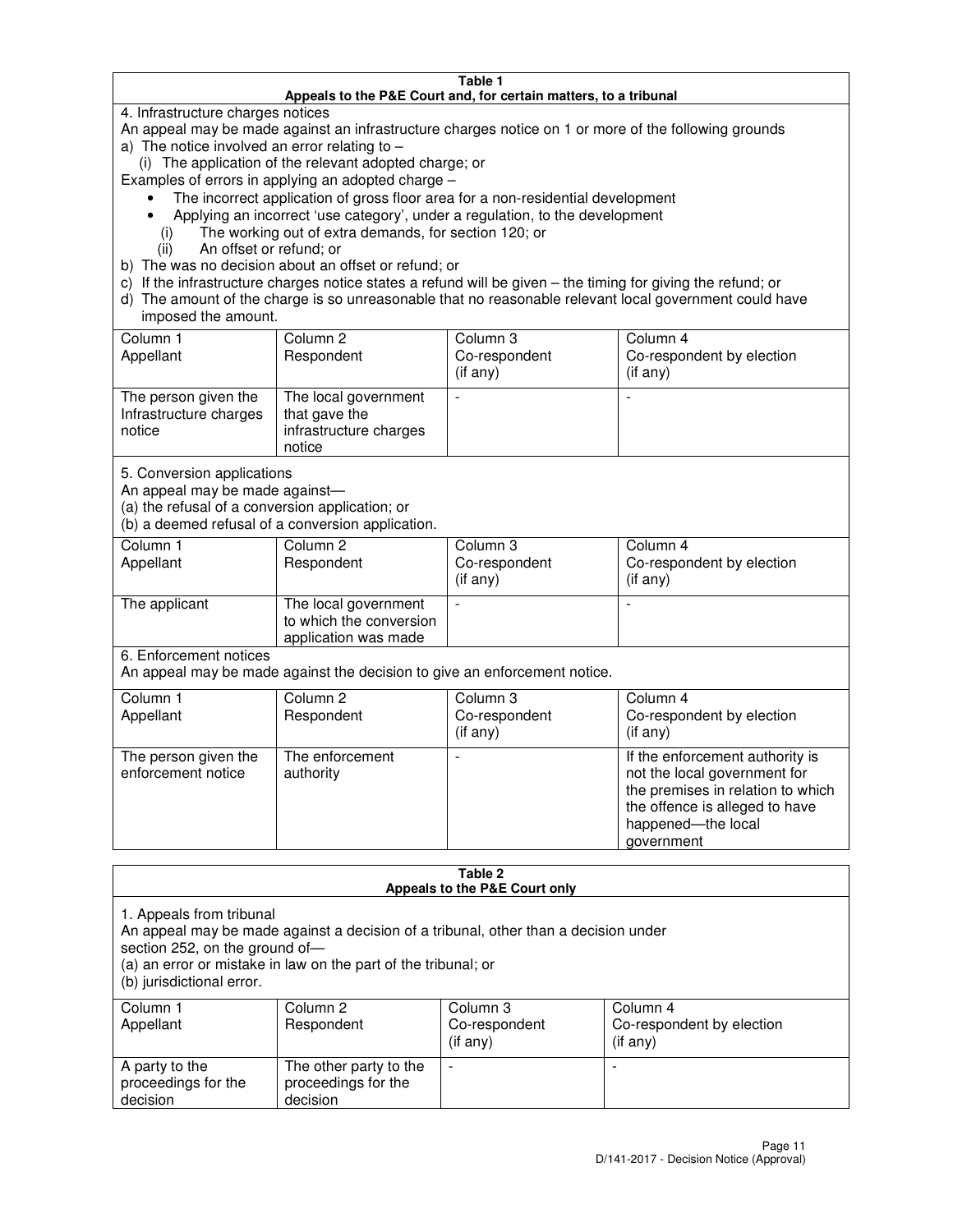#### **Table 2 Appeals to the P&E Court only**

2. Eligible submitter appeals

An appeal may be made against the decision to give a development approval, or an approval for a change application, to the extent that the decision relates to—

(a) any part of the development application for the development approval that required impact assessment; or (b) a variation request.

| Column 1<br>Appellant                                                                                                                                                                                                                                                                                                                                                                                              | Column 2<br>Respondent                                                                                                     | Column 3<br>Co-respondent<br>(if any)                                                                                     | Column 4<br>Co-respondent by election<br>(i f an y)  |
|--------------------------------------------------------------------------------------------------------------------------------------------------------------------------------------------------------------------------------------------------------------------------------------------------------------------------------------------------------------------------------------------------------------------|----------------------------------------------------------------------------------------------------------------------------|---------------------------------------------------------------------------------------------------------------------------|------------------------------------------------------|
| 1 For a development<br>application-an<br>eligible submitter for<br>the development<br>application<br>2 For a change<br>application-an<br>eligible submitter for<br>the change<br>application                                                                                                                                                                                                                       | 1 For a development<br>application-the<br>assessment<br>manager<br>2 For a change<br>application-the<br>responsible entity | 1 The applicant<br>2 If the appeal is<br>about a concurrence<br>agency's referral<br>response---the<br>concurrence agency | Another eligible<br>submitter for the<br>application |
| 3. Eligible submitter and eligible advice agency appeals<br>An appeal may be made against a provision of a development approval, or failure to<br>include a provision in the development approval, to the extent the matter relates to-<br>(a) any part of the development application or the change application, for the development approval, that<br>required impact assessment; or<br>(b) a variation request. |                                                                                                                            |                                                                                                                           |                                                      |
| Column 1                                                                                                                                                                                                                                                                                                                                                                                                           | Column <sub>2</sub>                                                                                                        | Column 3                                                                                                                  | Column 4                                             |
| Appellant                                                                                                                                                                                                                                                                                                                                                                                                          | Respondent                                                                                                                 | Co-respondent<br>(if any)                                                                                                 | Co-respondent by election<br>(i f any)               |
| 1 For a development<br>application-an<br>eligible submitter for<br>the development<br>application<br>2 For a change                                                                                                                                                                                                                                                                                                | 1 For a development<br>application-the<br>assessment<br>manager<br>2 For a change<br>application-the                       | 1 The applicant<br>2 If the appeal is<br>about a concurrence<br>agency's referral<br>response---the<br>concurrence agency | Another eligible submitter for the<br>application    |

An appeal may be made against—

application—an eligible submitter for

4. Compensation claims

the change application 3 An eligible advice agency for the development application or change application

(a) a decision under section 32 about a compensation claim; or

(b) a decision under section 265 about a claim for compensation; or

responsible entity

(c) a deemed refusal of a claim under paragraph (a) or (b).

| Column 1<br>Appellant                      | Column 2<br>Respondent                                 | Column 3<br>Co-respondent<br>(if any) | Column 4<br>Co-respondent by election<br>(if any) |
|--------------------------------------------|--------------------------------------------------------|---------------------------------------|---------------------------------------------------|
| A person dissatisfied<br>with the decision | The local<br>government to which<br>the claim was made |                                       |                                                   |
| 5. Registered premises                     |                                                        |                                       |                                                   |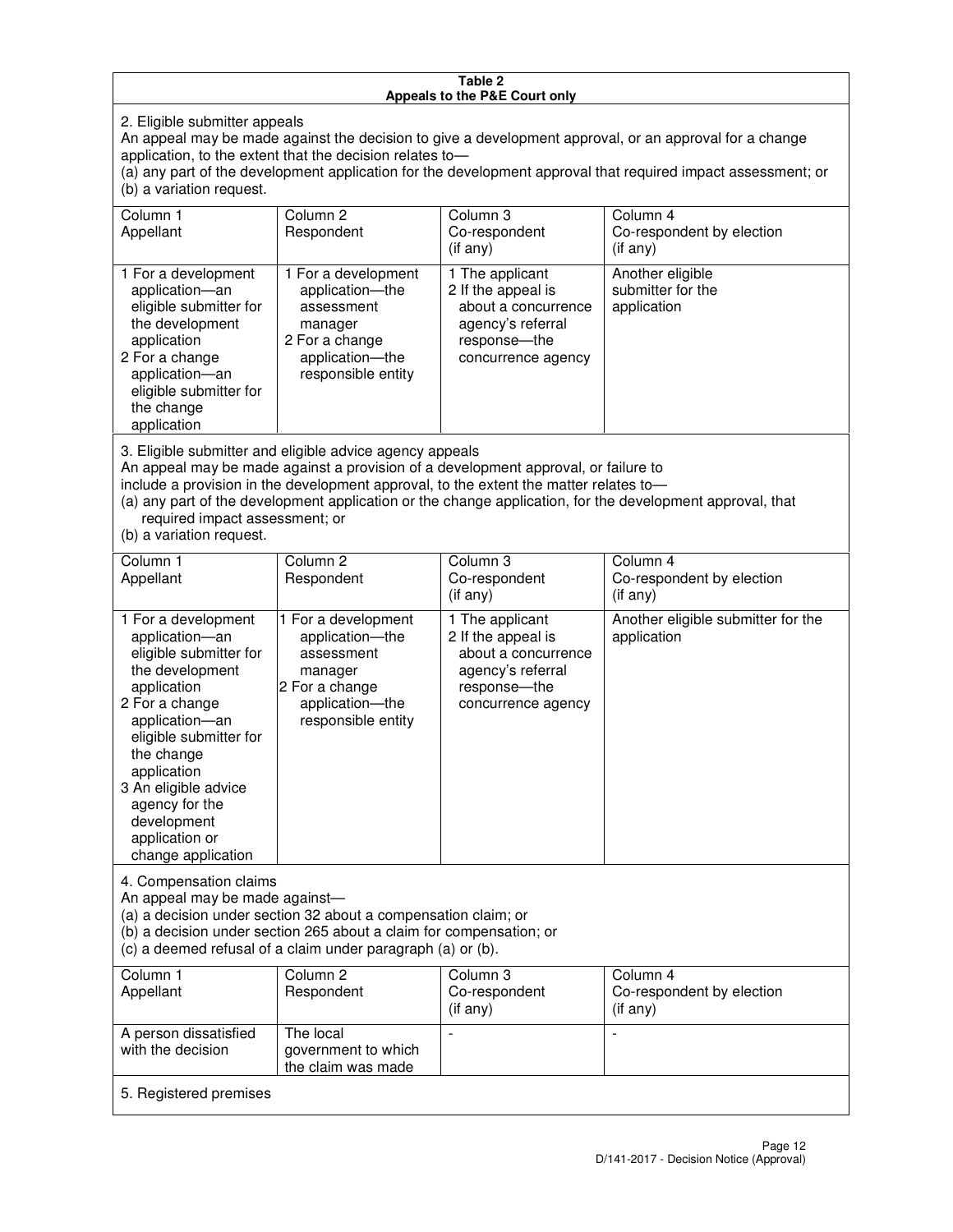| Table 2                                                                                                                                                                                                                                                                                                              |                                   |                                         |                                                                                                                                                                             |  |
|----------------------------------------------------------------------------------------------------------------------------------------------------------------------------------------------------------------------------------------------------------------------------------------------------------------------|-----------------------------------|-----------------------------------------|-----------------------------------------------------------------------------------------------------------------------------------------------------------------------------|--|
| Appeals to the P&E Court only<br>An appeal may be made against a decision of the Minister under chapter 7, part 4.                                                                                                                                                                                                   |                                   |                                         |                                                                                                                                                                             |  |
| Column 1                                                                                                                                                                                                                                                                                                             | Column <sub>2</sub>               | Column <sub>3</sub>                     | Column 4                                                                                                                                                                    |  |
| Appellant                                                                                                                                                                                                                                                                                                            | Respondent                        | Co-respondent<br>(if any)               | Co-respondent by election<br>(if any)                                                                                                                                       |  |
| 1 A person given a<br>decision notice about<br>the decision<br>2 If the decision is to<br>register premises or<br>renew the<br>registration of<br>premises-an owner<br>or occupier of<br>premises in the<br>affected area for the<br>registered premises<br>who is dissatisfied<br>with the decision                 | <b>The Minister</b>               | ÷,                                      | If an owner or occupier starts the<br>appeal – the owner of the<br>registered premises                                                                                      |  |
| 6. Local laws<br>An appeal may be made against a decision of a local government, or conditions applied,<br>under a local law about-<br>(a) the use of premises, other than a use that is the natural and ordinary consequence of prohibited<br>development; or<br>(b) the erection of a building or other structure. |                                   |                                         |                                                                                                                                                                             |  |
| Column 1<br>Appellant                                                                                                                                                                                                                                                                                                | Column 2<br>Respondent            | Column 3<br>Co-respondent<br>(if any)   | Column 4<br>Co-respondent by election<br>(if any)                                                                                                                           |  |
| A person who-<br>(a) applied for the<br>decision; and<br>(b) is dissatisfied with<br>the decision or<br>conditions.                                                                                                                                                                                                  | The local government              |                                         |                                                                                                                                                                             |  |
|                                                                                                                                                                                                                                                                                                                      |                                   | Table 3<br>Appeals to the tribunal only |                                                                                                                                                                             |  |
| 1. Building advisory agency appeals<br>An appeal may be made against giving a development approval for building work to the extent the building<br>work required code assessment against the building assessment provisions.                                                                                         |                                   |                                         |                                                                                                                                                                             |  |
| Column 1<br>Appellant                                                                                                                                                                                                                                                                                                | Column <sub>2</sub><br>Respondent | Column 3<br>Co-respondent<br>(if any)   | Column 4<br>Co-respondent by election<br>(if any)                                                                                                                           |  |
| A building advisory<br>agency for the<br>development application<br>related to the approval                                                                                                                                                                                                                          | The assessment<br>manager         | The applicant                           | 1 A concurrence agency for the<br>development application<br>related to the approval<br>2 A private certifier for the<br>development application<br>related to the approval |  |
| 3. Certain decisions under the Building Act and the Plumbing and Drainage Act<br>An appeal may be made against a decision under-<br>(a) the Building Act, other than a decision made by the Queensland Building and Construction Commission; or<br>(b) the Plumbing and Drainage Act, part 4 or 5.                   |                                   |                                         |                                                                                                                                                                             |  |
| Column 1<br>Appellant                                                                                                                                                                                                                                                                                                | Column <sub>2</sub><br>Respondent | Column 3<br>Co-respondent<br>(if any)   | Column 4<br>Co-respondent by election<br>(if any)                                                                                                                           |  |